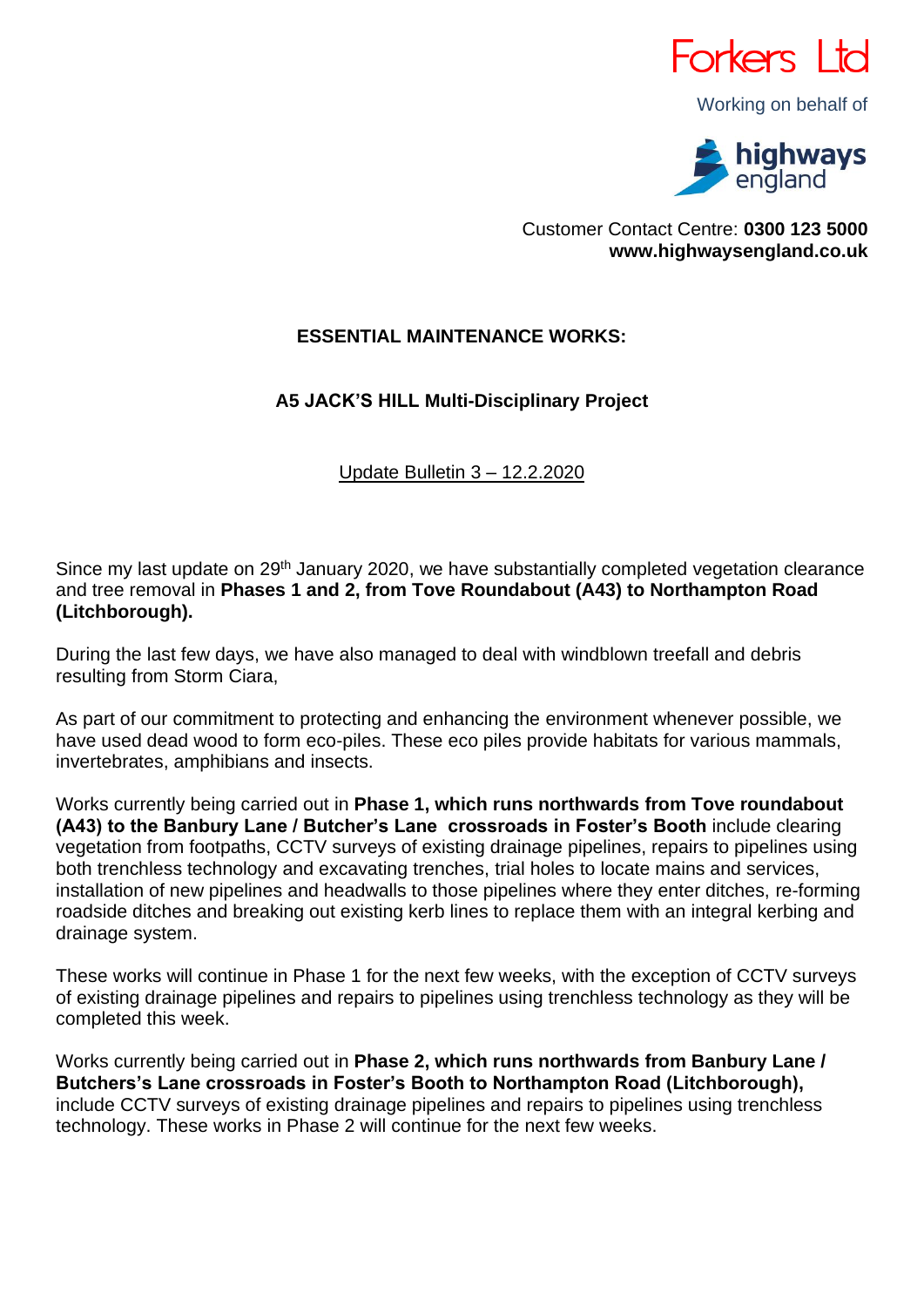

Working on behalf of



Customer Contact Centre: **0300 123 5000 www.highwaysengland.co.uk**

Please note that **Phases 1 and 2** will run concurrently for the next few weeks but, **access across the A5 at the Banbury Lane / Butchers's Lane crossroads in Foster's Booth will be maintained.** Please take care when using the crossroads and follow any instructions given by the Traffic Marshals

Please also note that when we are carrying out kerbing and drainage works at these crossroads, traffic will be controlled with temporary 4-way traffic signals.

Unfortunately, despite our best efforts, there may be occasions when your journey across the A5 at these crossroads is delayed. I would ask for your patience and understanding whenever that happens.

These particular works will be carried out **overnight between 8pm and 6am Mondays to Fridays inclusive.**

In my previous update, I advised you that we were planning to carry out a **road crossing of the A5 in Phase 1, approximately 250 metres south of the Banbury Lane / Butchers's Lane crossroads in Foster's Booth,** to install a new surface water drain **between 8pm Friday 14th February and 6am Monday 17th February 2020.**

However, as local businesses have stressed the importance to them of St. Valentine's weekend, it has been decided to postpone these works so that local businesses can benefit from the road remaining open to traffic over that weekend.

Works will still be carried out overnight on Friday 14<sup>th</sup> February 2020 but the road will not be closed to through traffic until 9pm and will be re-opened again by 6am Saturday 15<sup>th</sup> February 2020.

Please note that our decision to postpone these works is a singular one, as our programme for this essential maintenance scheme cannot sustain too many unplanned delays.

We are now planning to carry out this **road crossing of the A5 in Phase 1 between 8pm Friday 21st February and 6am Monday 24th February 2020.**

To maintain a safe environment for our workforce and road users, the A5 will be closed to through traffic between the Towcester Roundabout (A43) and Weedon crossroads during our working hours.

All carriageways will remain open, as usual, when we are not working and winter maintenance work, i.e. gritting of the road, will be carried out as normal.

Please also note that all our planned road works may be subject to change due to weather conditions or unforeseen circumstances.